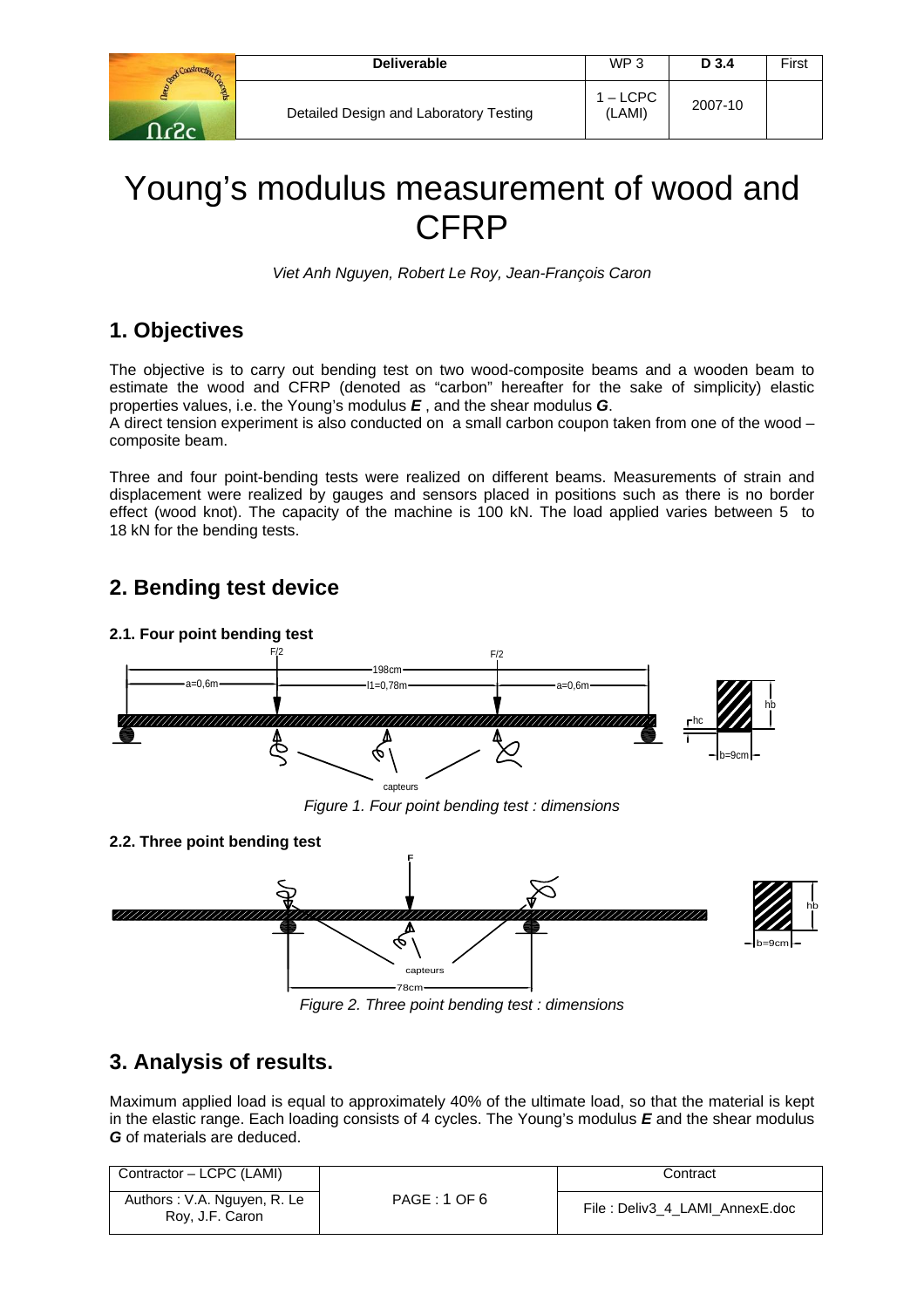|                      | <b>Deliverable</b>                     | WP <sub>3</sub>    | D 3.4   | First |
|----------------------|----------------------------------------|--------------------|---------|-------|
| <b>Scepts</b><br>ാ - | Detailed Design and Laboratory Testing | 1 – LCPC<br>(LAMI) | 2007-10 |       |

#### **3.1 Determination of wood's Young modulus** *E* **by pure bending tests.**

For the 4 point bending tests of a wood glulam (GL) beam, the following method described in the standard NF-408 is detailed below :

$$
\frac{1}{R} = \frac{E_{m,l} I}{M}
$$

$$
E_{m,l} = \frac{M}{R.I}
$$

$$
E_{m,l} = \frac{P.a}{2.I} (\frac{l_1^2}{8.w} + \frac{w}{2}) = \frac{P.a}{2.I} (\frac{l_1^2}{8.w} + 0)
$$

$$
E_{m,l} = \frac{P.a}{16.I} \frac{l_1^2}{w}
$$

where  $E_{m,l}$ , I, M, R are, respectively, the local average modulus, inertia of section, bending moment and radius of curvature. The measures are taken in the central zone, where the bending moment remains constant. The dimensions are given on the figure 1:



 *4points bending test of wooden beams, section 18x9cm ²* 

Three successive tests were carried out on the same beam for loads varying from 300 to 14000N. The Young's modulus  $E_{m,l}$  of wood was found between 10.22 to 11.21 GPa. The calculation is detailed in Table 1.

#### **3.2 Determination of wood shear modulus.**

Then a 3 point-bending test was conducted on the wooden beam of § 3.1. The part of the deflection generated by the shear force is the difference between the total deflection and the deflection generated by pure bending moment. Thus:

$$
\frac{F.l}{4.G.S^d} = \frac{F.l^3}{48.E_{m,app}.I} - \frac{F.l^3}{48.E_{m,I}.I}
$$

| Contractor - LCPC (LAMI)                       |              | Contract                       |
|------------------------------------------------|--------------|--------------------------------|
| Authors: V.A. Nguyen, R. Le<br>Roy, J.F. Caron | PAGE: 2 OF 6 | File: Deliv3 4 LAMI AnnexE.doc |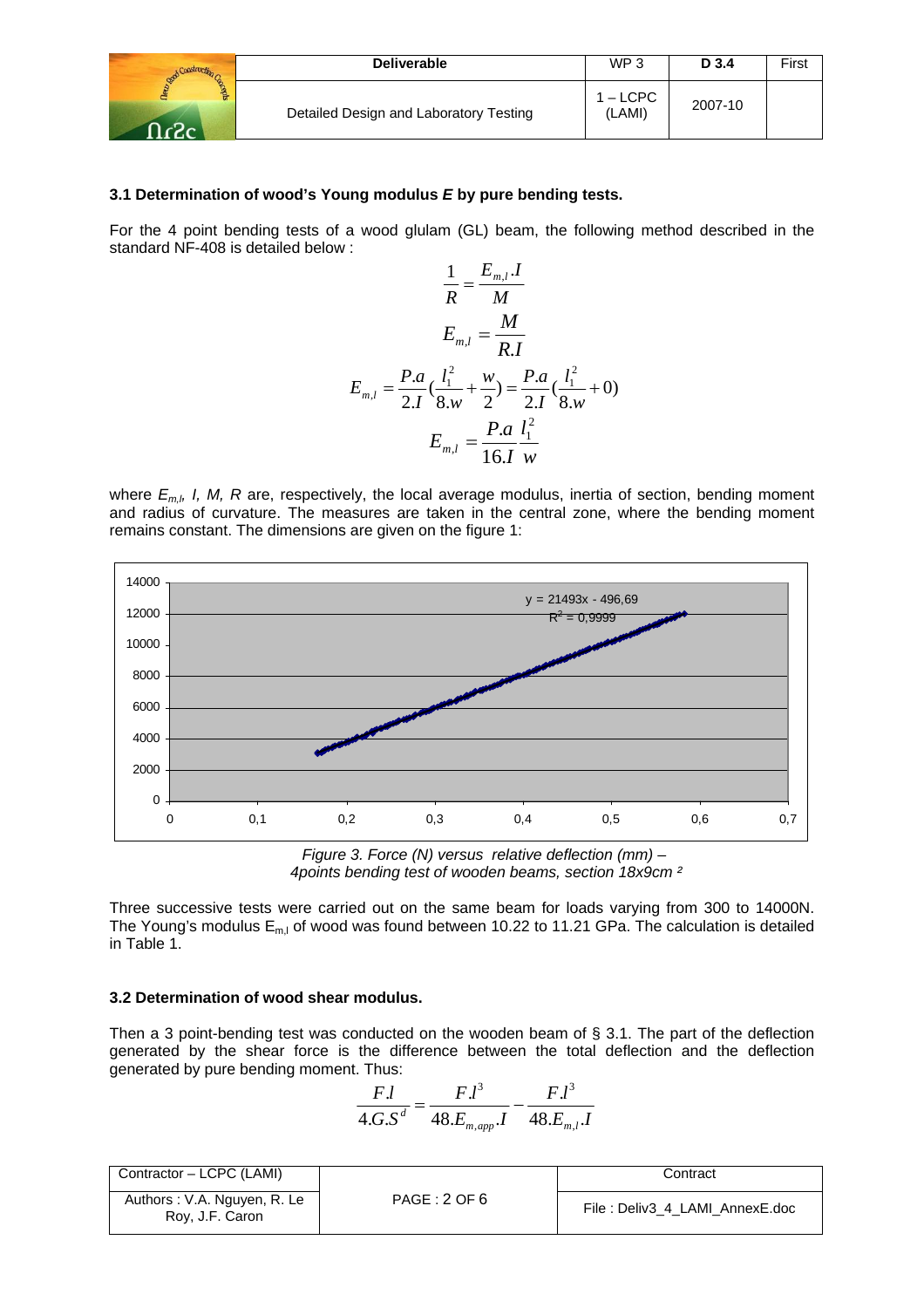

$$
\frac{k_G}{4.G.b.h} = \frac{l^2}{4.E_{m,app}.b.h^3} - \frac{l^2}{4.E_{m,l}.b.h^3}
$$

$$
\frac{k_G}{G} = \frac{l^2}{E_{m,app}.h^2} - \frac{l^2}{E_{m,l}.h^2}
$$

finally,

$$
G = \frac{k_G.h^2}{l_1^2 \cdot (\frac{1}{E_{m,app}} - \frac{1}{E_{m,l}})}
$$

*Em,app* may be obtained by the following formula :

$$
E_{m,app} = \frac{l_1^3 (F_2 - F_1)}{48.1.(w_2 - w_1)}
$$

where  $k<sub>G</sub>$  the section factor,  $k<sub>G</sub> = 1.2$  for rectangular sections.



*Figure 4. Force (N) versus relative deflection (mm) - 3 points bending test of wooden beams, section 18 x 9cm ²* 

In this test, the wood shear modulus was measured between 575 MPa and 533 MPa when the modulus  $E_{m,l}$  varies respectively from 10.22 to 11.21 GPa. The results are detailed in Table 1.

#### **3.3 Determination of CFRP's Young modulus, layered on the intrados of the wood beam**

We have done two 4 point-bending tests on two wood-composite beams, one reinforced with 10 layers of unidirectional CFRP, the other with 12 layers. To simplify the analysis, equivalent dimensions were classically introduced (see figure below).

*Equivalent width :* 

$$
b_{eq} = b \frac{E_c}{E_b}
$$

*Equivalent wood section in T-sharp to sandwich section* 

$$
I_{eq} = I = \frac{b.h_b^3}{12} + l_b^2 b.h_b + \frac{b_{eq} h_c^3}{12} + l_c^2 b_{eq} h_c
$$

| Contractor - LCPC (LAMI)                       |              | Contract                       |
|------------------------------------------------|--------------|--------------------------------|
| Authors: V.A. Nguyen, R. Le<br>Roy, J.F. Caron | PAGE: 3 OF 6 | File: Deliv3 4 LAMI AnnexE.doc |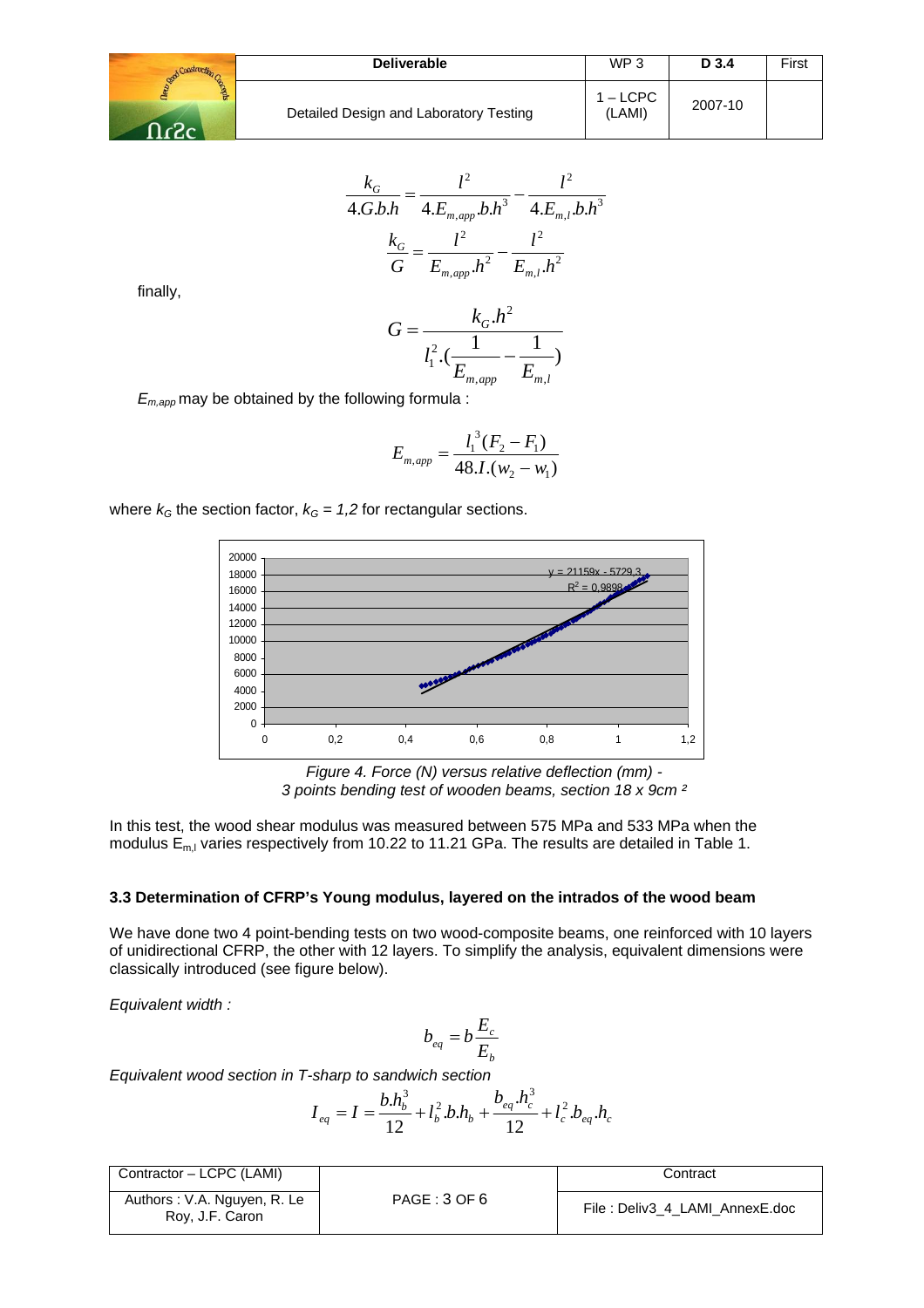| Construct:          | <b>Deliverable</b>                     | WP <sub>3</sub>    | D 3.4   | First |
|---------------------|----------------------------------------|--------------------|---------|-------|
| <b>SPORTS</b><br>ഹം | Detailed Design and Laboratory Testing | $-$ LCPC<br>(LAMI) | 2007-10 |       |

 $E_{eq}$  is a function of  $E_b$  and  $E_c$ . Through the tests,  $E_{eq}$  is calculated to deduce the module  $E_c$  of carbon.



*Equivalent sandwich section:* 



The strain of the lower fiber is measured and plotted as a function of load (fig.5). Hence the curvature, and the equivalent flexural rigidity  $(El)_{eq}$  are deduced, and then the composite Young's modulus. On the beam with 10 layers of carbon, the Young's modulus of CFRP varies between 94 GPa and 86 GPa where  $E_{m,l}$  varies between 10.22 and 11.21 GPa. With 12 layers, CFRP Young's modulus varies between 104 and 111 GPa. It seems that a scale effect is introduced during wrapping.



*Figure 5. Force (N) versus strain at mid-span (x10<sup>3</sup> ) - 4 points bending test of wood-composite beams, section 13 x 9 cm ²* 

#### **3.3.2 Determination of carbon's modulus with three displacement transducers.**

By this method of measurement, the beam with 10 layers of carbon, the Young's modulus of carbon varies between 101 and 81 GPa when  $E<sub>b</sub>$  varies between 10.22 and 11.21 GPa. For 12 layers, the carbon Young's modulus varies between 116 and 95.4 GPa, respectively. (see results in Table 2).

| Contractor - LCPC (LAMI)                       |              | Contract                        |
|------------------------------------------------|--------------|---------------------------------|
| Authors: V.A. Nguyen, R. Le<br>Roy, J.F. Caron | PAGE: 4 OF 6 | File : Deliv3_4_LAMI_AnnexE.doc |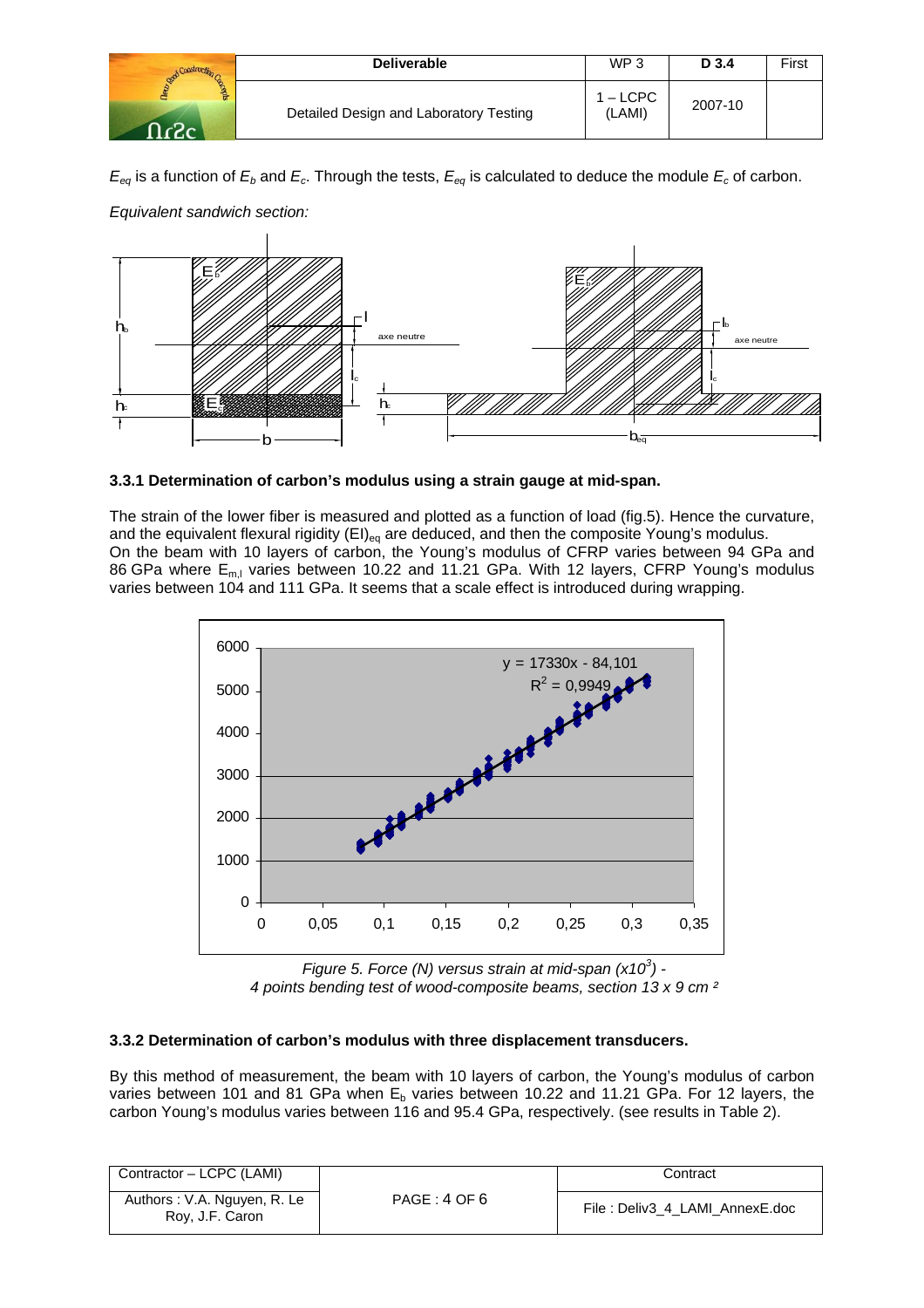| Construction                                   | <b>Deliverable</b>                     | WP <sub>3</sub>    | D 3.4   | First |
|------------------------------------------------|----------------------------------------|--------------------|---------|-------|
| <b>SPEREDES</b><br>$\mathcal{L}_{\mathcal{L}}$ | Detailed Design and Laboratory Testing | 1 – LCPC<br>(LAMI) | 2007-10 |       |



*Figure 6. Force (N) versus relative deflection (mm) 4 points bending test of wood-composite beams, section 13x9cm ²* 

The results for the two beams are slightly different. The result for the 10 layers beam is closer than the modulus deduced from the following tensile test performed on a single sample of 5 layers.

### **4. Direct tensile test.**

A carbon sample, 30 cm long and with a width of about 21 mm, was taken from the wood-composite beam. Only 5 layers were glued on the intrados of the GL beam. The section is 37.8 mm<sup>2</sup> corresponding to a total thickness of 1.8 mm (layer thickness = 0.36 mm) and a width of 21 mm. The longitudinal and transverse strains were measured using strain gauges. The following results were obtained:

$$
E_{longi}=90.4 \text{ GPa}
$$
  

$$
v_{LT}=0.231
$$



*Figure 7. Stress (Pa) versus longitudinal strain (blue) and transverse strain (pink) during direct tensile test* 

| Contractor - LCPC (LAMI)                       |             | Contract                       |
|------------------------------------------------|-------------|--------------------------------|
| Authors: V.A. Nguyen, R. Le<br>Roy, J.F. Caron | PAGE:5 OF 6 | File: Deliv3 4 LAMI AnnexE.doc |